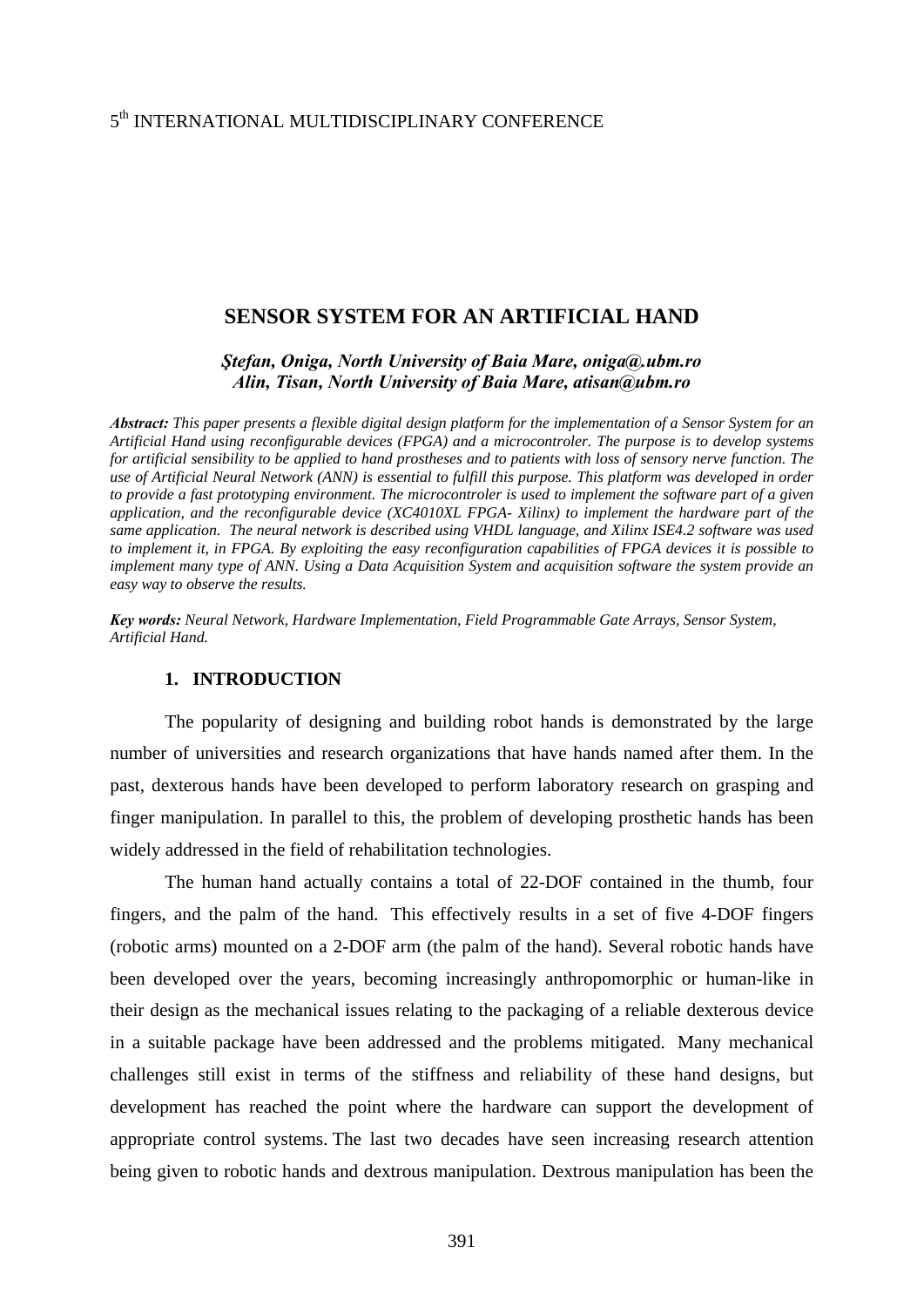key topic of interest in industrial assembly, prosthetic design, and also in the study of human movement. As a result of efforts triggered by these interests, dextrous hands were built in the United States, Europe, and Japan.

While significant milestones are being achieved in the design, construction and control of robotic hands, some key issues remain to be fully explored, including the challenging issue of sensing for a robot hand.

# **2. ARTIFICIAL HAND SENSING**

 Autonomous robot hands should possess dexterity, equilibrium, stability, and dynamic behavior. They must be controlled to achieve these demanding requirements. The optimal sensing mechanism, together with the control system, allows a robot to accomplish complex and difficult tasks by enabling it to react intelligently to changing conditions and the surroundings.

 A dextrous robot hand needs as a minimum, a set of force and position sensors to enable control schemes like position control, force control and stiffness control [2]. Special types of sensors could be added to this basic sensor equipment (Table 1).

| <b>Sensors</b> | <b>Sensor Type</b> | Nr. of sensors | <b>Range/resolution</b>                             |
|----------------|--------------------|----------------|-----------------------------------------------------|
| Finger flexure | Fiber optic        |                | $110^{\circ}$ (8 bits)                              |
| Roll sensor    | Tilt sensor        |                | $-60^{\circ}$ la $+60^{\circ}/0.5^{\circ}$ (8 bits) |
| Pitch sensor   | Tilt sensor        |                | $-60^{\circ}$ la $+60^{\circ}/0.5^{\circ}$ (8 bits) |
| Force sensor   | <b>FSR</b>         |                | $0,5-10$ N, rezol. $0,5%$                           |

Table 1. Sensors of Artificial Hand.

### **2.1. Position Sensing /Finger Flexure Sensors**

 Finger flexure angle sensors are located on all the fingers including the thumb. This system is designed for gesture recognition and use optical flexure sensor, one per finger, incorporated in a Data Glove [3]. The 5DT Data Glove measures finger flexure and the orientation (pitch and roll) of a user's hand. Figure 1.a shows the Data Glove that consists of a **lycra glove** with embedded fiber optic sensors. These sensors are linked to the computer via an **opto-electronics** unit, a **ribbon cable** and an **interface bo**x. The ribbon cable also joins the interface box to the **tilt sensor.** The 5DT Data Glove 5 connects to a 9-pin RS 232 serial port (DB9 connector) via the interface cable.

### **2.2. Force Sensors**

 In this design, 6 touch-pressure sensors are located on the fingertips as well as on the palm to detect contact with an object and the force being exerted. Figure 1.b shows the location of these touch sensors. The transducers used are the Force Sensing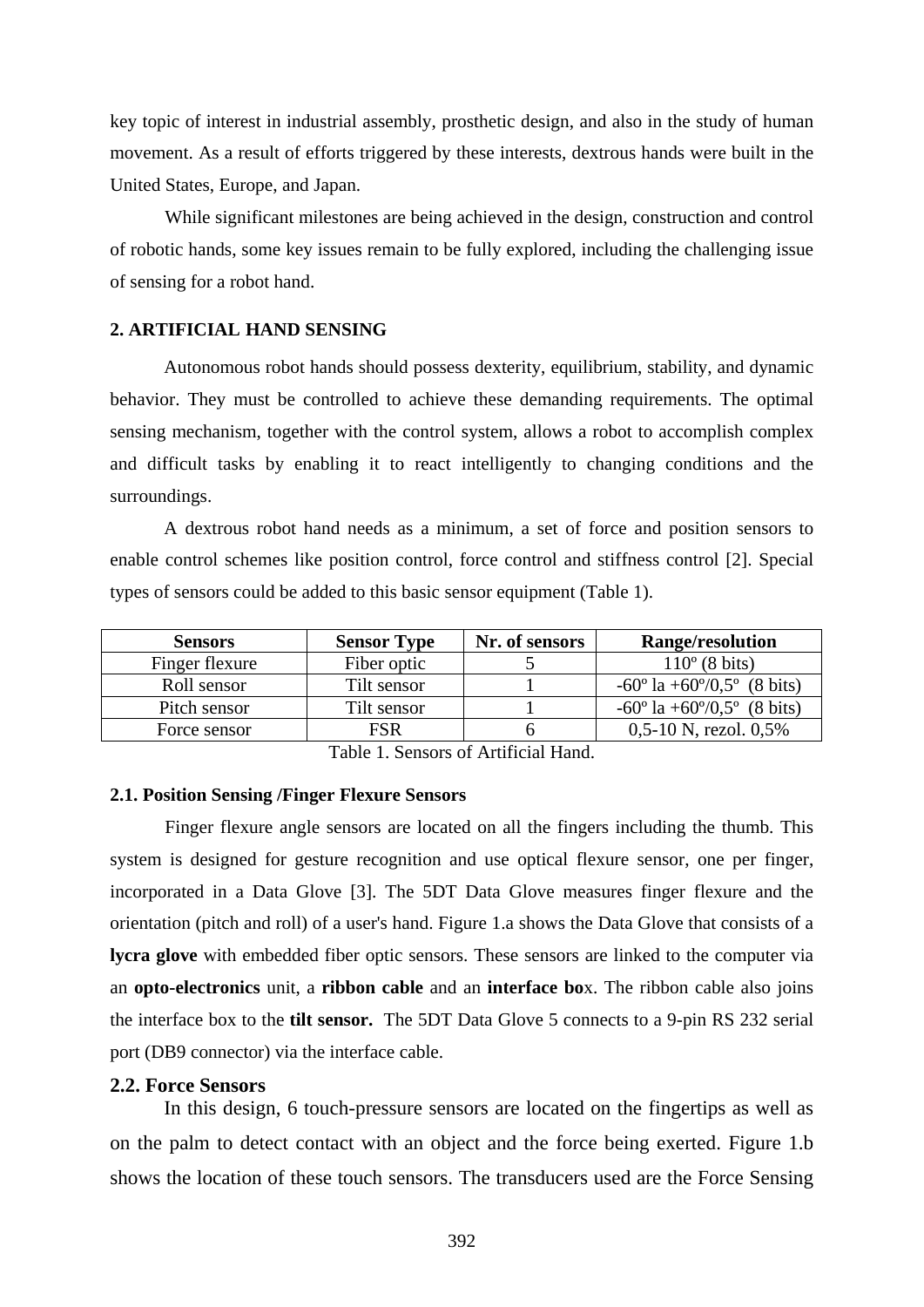Resistor (FSR) elements (made by Interlink Electronics) which are capable of sensing forces in the range of 20 grams to 5 kg.



Fig. 1. The components of the 5DT Data Glove 5 and location of the sensors

## **3. HARDWARE AND SOFTWARE CONFIGURATION OF THE SENSOR SYSTEM**

The system hardware design shows up a fully modular concept (Figure 2). This platform was adopted because it facilitates the use of codesign techniques [5].



Fig. 2. Hardware configuration of the Sensor System

The platform was developed in order to provide a fast prototyping environment. It is based on a microcontroler (80C154) to implement the software part of a given application, and one reconfigurable device (XC4010E FPGAs - Xilinx) to implement the hardware part of the same application. Additionally, there is a local static RAM (32 Kbytes).

The XS40-010XL Board is perfect for experimenting with FPGA designs, microcontroller programming, or hardware/software codesign. The 20,000-gate XC4010XL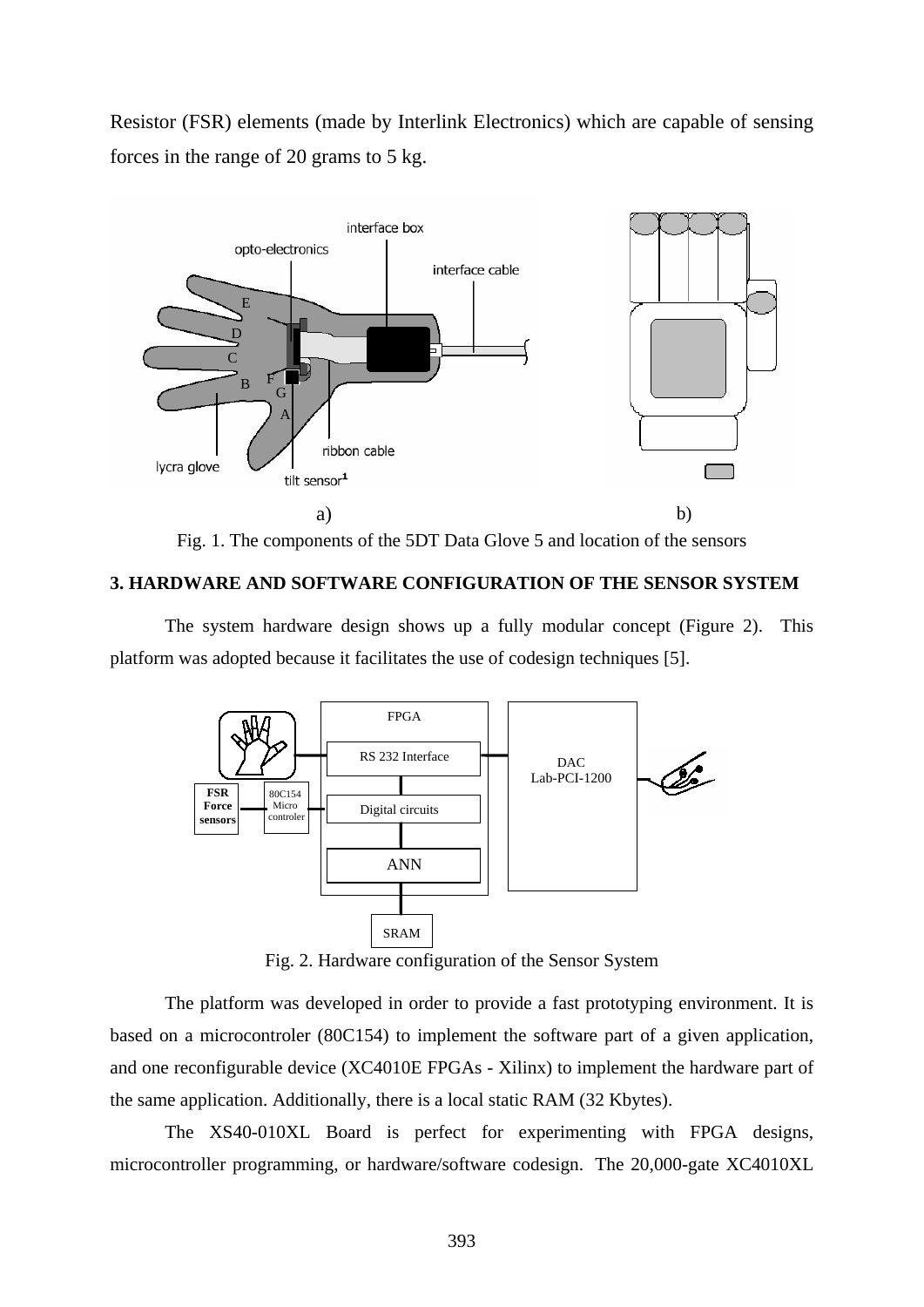FPGA operates at 3.3V but is 5V-tolerant so it is possible to connect it to commonly available TTL chips. Digital logic designs can be loaded into the FPGA. The microcontroller can use the FPGA as a coprocessor. The SRAM can store microcontroller programs/data or serve as general-purpose storage for FPGA-based designs. The XC4000XL series of FPGAs is supported by Xilinx's Foundation and Alliance Series software.

The software part is described using the 8051 assembling language, and the hardware part is described using VHDL (Figure 3). The FPGA is configured using CAD tools for logical synthesis, technology mapping, placement, routing and download.



Fig. 3. Software Configuration of the Sensor System

## **4. NEURAL NETWORK IMPLEMENTATION**

Modern reconfigurable (FPGA) devices can be used to implement neural networks in hardware [4]. Furthermore, digital implementation, using FPGAs, allows the redefinition of the topology using the same hardware.

### **4.1 Neuroprocessor Model**

The model presented here for a neuron has one input, plus all the outputs, feeding into a summing junction whose output feeds a hard limiting activation function. The result is held in the output latch. Each neuroprocessor (NP) has only one input. If there are several inputs, then several NPs will be needed with one of them serving as a summing junction to sum several inputs. When translated to hardware, certain optimizations will be performed taking advantage of the simplicity of the model, reducing it to a minimum circuit.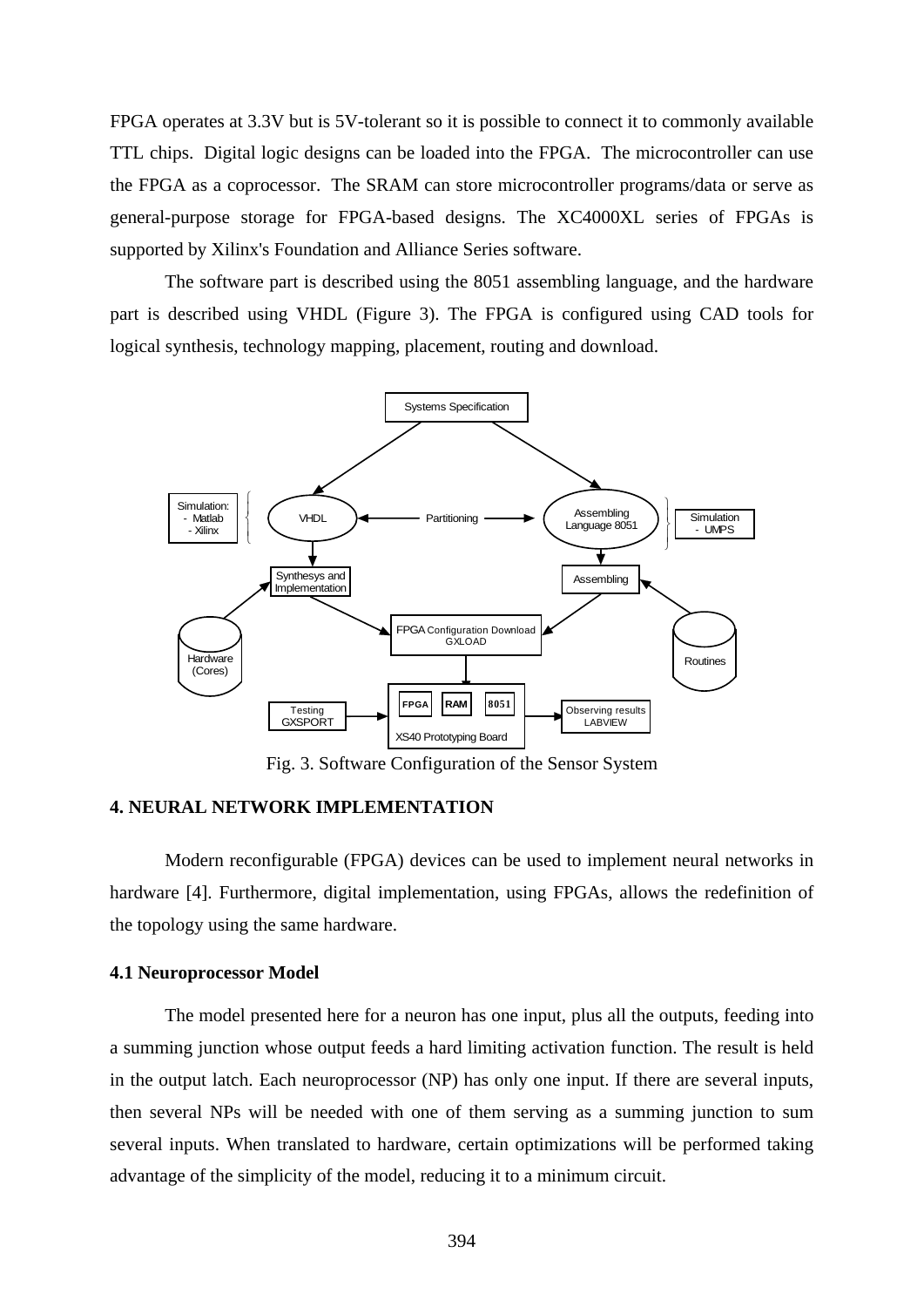

Fig. 4. Neuroprocesor Model

Inputs and outputs are binary in value. In hardware they are the logic values 0 and 1. For modeling, they are the sign bit of the sum. The logic value 1 represents a negative value and the logic value 0 represents a positive value. The weights are any positive or negative integer value. Summing all the inputs is simply done by adding up the weights, changing the sign of a weight if the input value is negative. The activation function takes the sign of the resultant summation and presents it to the latch. The latch passes the value on to the output on a positive clock edge.

Since the inputs are of two values, there is no multiplication and the entire NP can be run with addition. To make the addition even faster, the range of weights should be as minimal as possible. The inputs just determine the sign of the weight. If the input is nonzero, then the weight is complemented before adding.

The equations for an NP are:

$$
U_{i} = X_{i} \times W_{X_{i}}^{T} + \sum_{j=1}^{N} Y_{j} \times W_{Y_{i,j}}^{T}
$$
\n(4.1)

$$
Y_i(t+1) = \text{signbit}(U_i) \tag{4.2}
$$

A network of NPs or a NP net (NPN), can be shown by feeding in all the inputs and outputs into a summing junction. The X and Y inputs and W x weights for the X inputs are Nx1 matrices while W y weights for the Y inputs is an NxN matrix, where N is the number of NPs.

The NP itself is described in about 40 lines of behavioral VHDL code.

ANN has been used to recognize complex signals from multiple sensors in order to associate specific signal patterns with specific movement of a virtual hand [1].

## **5. TESTS AND RESULTS**

 The developed experimental platform is presented in Fig. 5. In this project we explored two different ANN designs and implemented them in two different ways using the NP model. The two different implementations are just two of many possible architectures one can implement. For example we are implementing auto associative memory.

Research continues on the integration of neural network that allows the sensor system to "learn" hand gestures.